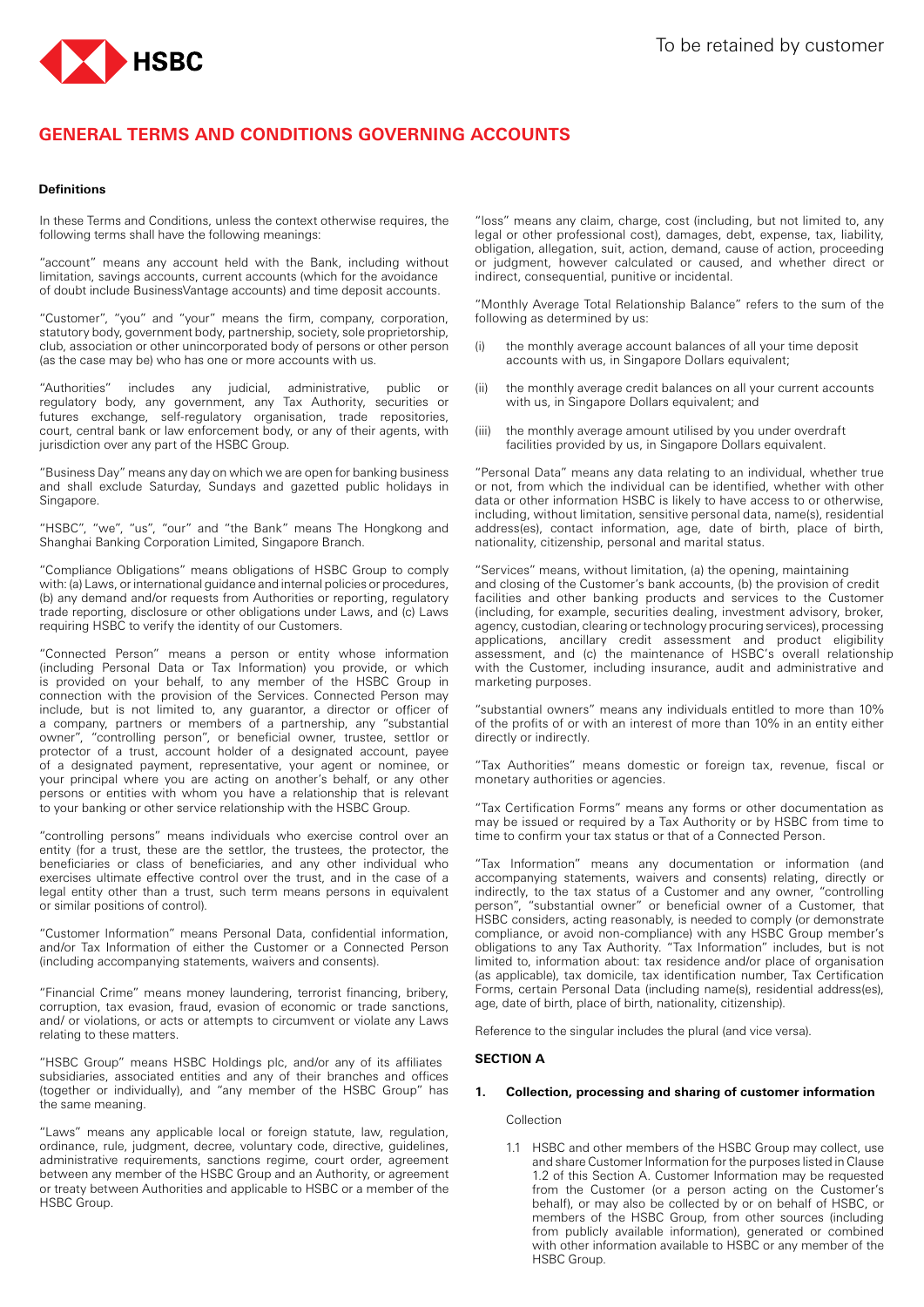## Processing

1.2 HSBC and members of the HSBC Group will process, transfer and disclose Customer Information in connection with the following purposes: (a) for the provision of Services and to approve, manage, administer or effect any transactions that the Customer requests or authorises, (b) meeting Compliance Obligations, (c) conducting Financial Crime Risk Management Activity, (d) collecting any amounts due from the Customer, (e) conducting credit checks and obtaining or providing credit references, (f) enforcing or defending our rights, or those of a member of the HSBC Group, (g) for our internal operational requirements or those of the HSBC Group (including credit and risk management, system or product development and planning, insurance, audit and administrative purposes), (h) maintaining HSBC's overall relationship with the Customer and/or (i) any other purpose as may be in accordance with HSBC's prevailing policy on the collection, use and disclosure of Personal Data under local data protection<br>laws which is accessible at http://www.hsbc.com.sg/1/2/ at http://www.hsbc.com.sg/1/2/ miscellaneous/privacy-and-security (the "Purposes").

#### Sharing

- 1.3 HSBC may (as necessary and appropriate for the Purposes) transfer and disclose any Customer Information, including to the following recipients wherever located (who may also process, transfer and disclose such Customer Information for the Purposes):
	- a. any member of the HSBC Group;
	- b. any sub-contractors, agents, service providers, or associates of the HSBC Group (including their employees, directors and officers);
	- c. any Authorities;
	- d. anyone acting on behalf of the Customer, payment recipients, beneficiaries, account nominees, intermediary, correspondent and agent banks, clearing houses, clearing or settlement systems, market counterparties, upstream withholding agents, swap or trade repositories, stock exchanges, companies in which the Customer has an interest in securities (where such securities are held by HSBC for the Customer);
	- e. any party acquiring an interest in or assuming risk in or in connection with the Services;
	- f. other financial institutions or credit bureaus, for obtaining or providing credit references;
	- g. any third party fund manager who provides asset management services to the Customer;
	- h. any introducing broker to whom HSBC provides introductions or referrals;
	- i. in connection with any HSBC business transfer, disposal, merger or acquisition;
	- j. HSBC auditors and legal or other professional advisers;
	- k. any other person with the Customer's consent; and
	- l. any person in connection with any of the Purposes.

#### Customer Obligations

- 1.4 The Customer agrees to supply Customer Information, and to inform HSBC promptly, and in any event, within 30 days in writing if there are any changes to Customer Information supplied to HSBC or a member of the HSBC Group from time to time, and to respond to any request from HSBC, or a member of the HSBC Group.
- 1.5 The Customer confirms and warrants that every Connected Person whose information (including Personal Data or Tax Information) they (or anyone on the Customer's behalf) have provided, or will from time to time provide, to HSBC or a member of the HSBC Group has been notified of and agreed to the collection, processing, disclosure and transfer of their information as set out in these Terms. The Customer shall advise Connected Persons that they may have rights of access to, and correction of, their Personal Data.
- 1.6 Where:
	- a Customer fails to provide Customer Information that HSBC reasonably requests, or
	- a Customer withholds or withdraws any consents which HSBC may need to process, transfer or disclose Customer Information for the Purposes, or

• HSBC, or a member of the HSBC Group, has suspicions regarding the possible commission of Financial Crime or a Customer presents a potential Financial Crime risk to a member of the HSBC Group,

HSBC may:

- a. be unable to provide new, or continue to provide all or part of the Services to the Customer and reserves the right to terminate its business relationship with the Customer;
- b. take actions necessary for HSBC or a member of the HSBC Group to meet the Compliance Obligations; and/ or
- c. block, transfer or close the Customer's account(s).

In addition, the failure of a Customer to supply their, or their Connected Person's, Tax Information and accompanying statements, waivers and consents, may result in HSBC making its own decision with respect to the Customer's status, or that of their Connected Persons, including whether to report such Customer to a Tax Authority, and may require HSBC or other persons to withhold amounts as may be legally required by any Tax Authority and paying such amounts to any Tax Authority or to take any of the other measures set out in (a) through (c) above.

#### **2. Data protection**

- 2.1 Whether it is processed in a home jurisdiction or overseas, in accordance with applicable data protection legislation, Customer Information will be protected by a strict code of secrecy and security which all members of the HSBC Group, their staff and third parties are subject to.
- 2.2 The Customer's attention is drawn to the fact that laws relating to banking secrecy or data protection may not have extraterritorial effect. HSBC service providers may be required by law to disclose Customer Information to third parties. Such circumstances include the service provider being compelled to disclose the Customer Information pursuant to a court order, requests from governmental or regulatory authorities, police investigations and criminal prosecutions.

## **3. Financial crime risk management activity**

3.1 HSBC, and members of the HSBC Group, are required, and may take any action they consider appropriate in their sole and absolute discretion, to meet Compliance Obligations in connection with the detection, investigation and prevention of Financial Crime ("Financial Crime Risk Management Activity").

Such action may include, but is not limited to: (a) screening, intercepting and investigating any instruction, communication, drawdown request, application for Services, or any payment sent to or by the Customer, or on the Customer's behalf, (b) investigating the source of or intended recipient of funds (c) combining Customer Information with other related information in the possession of the HSBC Group, and/or (d) making further enquiries as to the status of a person or entity, whether they are subject to a sanctions regime, or confirming a Customer's identity and status.

3.2 Exceptionally, our Financial Crime Risk Management Activity may lead to HSBC delaying, blocking or refusing the making or clearing of any payment, the processing of Customer's instructions or application for Services or the provision of all or part of the Services. To the extent permissible by law, neither HSBC nor any other member of HSBC Group shall be liable to the Customer or any third party in respect of any loss whether incurred by the Customer or a third party caused in whole or in part in connection with the undertaking of Financial Crime Risk Management Activity.

## **4. Compliance with Laws**

- 4.1 The Customer represents, warrants and undertakes that:
	- a. the Customer shall ensure that it is in compliance with all relevant laws and regulations applicable to the Customer at all times; and
	- b. where any authorisation, consent, approval, licence, exemption or registration (collectively, the "Authorisations") is required or desirable in respect transactions entered into between the Customer and HSBC, the Customer shall ensure that such Authorisation are duly obtained.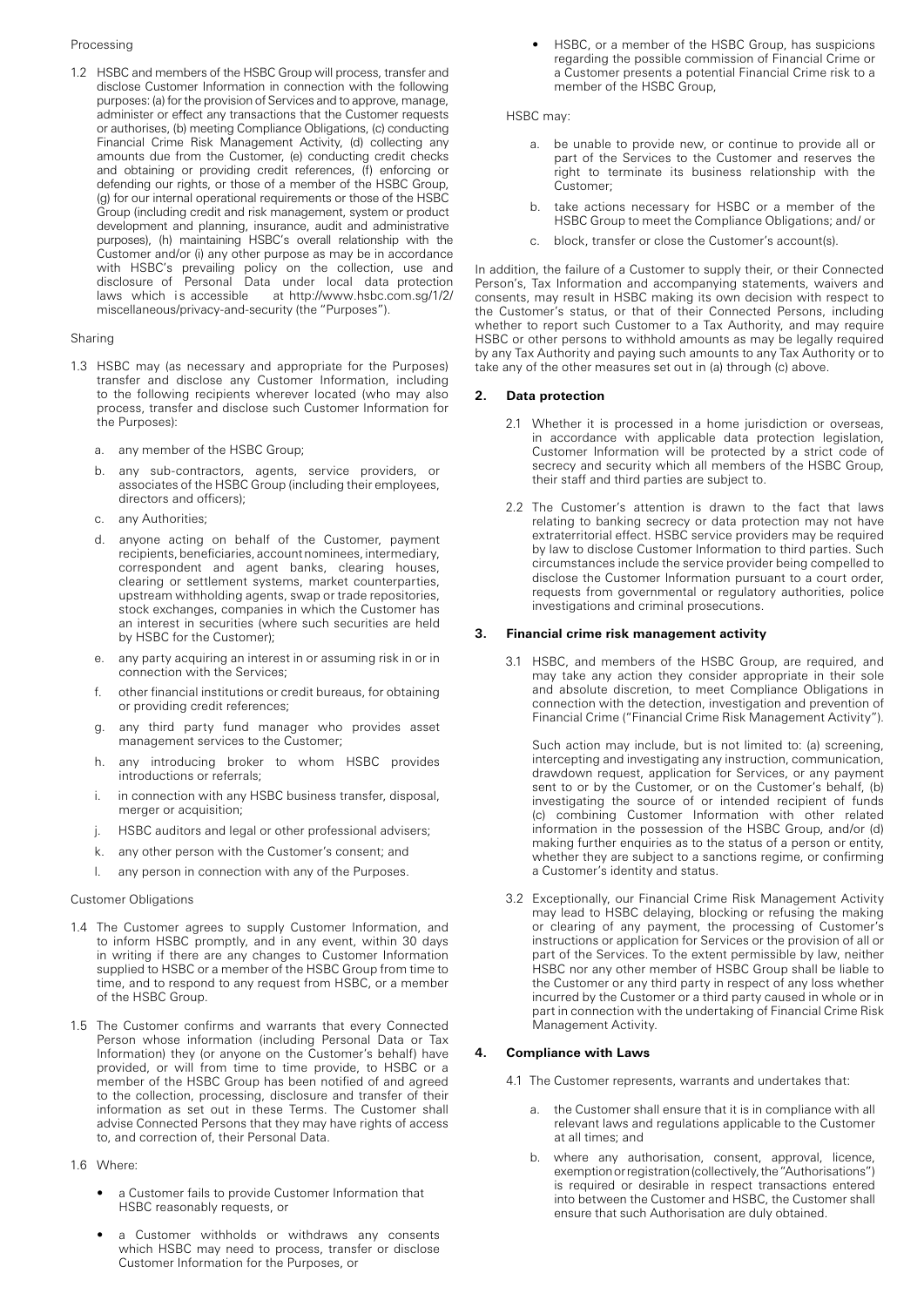4.2 The Customer, and each Connected Person acting in their capacity as a Connected Person (and not in their personal capacity), acknowledge that they are solely responsible for understanding and complying with their tax obligations (including but not limited to, tax payment or filing of returns or other required documentation relating to the payment of all relevant taxes) in all jurisdictions in which those obligations arise and relating to the opening and use of account(s) and/or Services provided by HSBC and/or members of the HSBC group. Certain countries may have tax legislation with extraterritorial effect regardless of the Customer's or Connected Person's place of domicile, residence, citizenship or incorporation. HSBC and/or any member of the HSBC Group does not provide tax advice. The Customer is advised to seek independent legal and/or tax advice. HSBC and/or any member of the HSBC Group has no responsibility in respect of a Customer's tax obligations in any jurisdiction which they may arise including, without limitation, any that may relate specifically to the opening and use of account(s) and/or Services provided by HSBC and/or members of the HSBC Group.

## **5. Miscellaneous**

Any consents, authorisations, HSBC requested waivers and permissions that already exist from the Customer in relation to Customer Information shall continue to apply in full force and effect, to the extent permissible by applicable local law.

# **6. Survival Upon Termination**

To the extent permissible by Singapore law, Clauses 1 to 3, 5 and 6 in this Section A shall continue to apply notwithstanding the termination of these Terms and Conditions, any termination by HSBC or a member of the HSBC Group of the provision of any Services to the Customer or the closure of any Customer account.

## **SECTION B**

## **1. Deposits**

- 1.1 We will accept for payment into your account all cash, cheques, bills, electronic payments and other instruments payable to you. However, we may at any time and without assigning any reason refuse to accept any or part of such deposit and return all or any part of such deposit.
- 1.2 We will accept, collect or negotiate foreign bills and other documents provided we shall not be liable for any loss, damage or delay howsoever caused.
- 1.3 We shall be entitled to withhold and/or prohibit you from withdrawing the amount of any cheque, bill, electronic payment or other instrument credited into your account until the cheque, bill, electronic payment or other instrument is cleared and we have received the funds. If we permit you to withdraw from the account in anticipation of receiving funds and those funds are not received or a payment is reversed, we may make the appropriate entry to your account, reverse all or part of a debit or credit and debit any interest credited or expenses incurred by us, as appropriate, or require repayment of an amount corresponding to any debit.
- 1.4 Our records in relation to your cash deposit transactions (effected via our bulk cash deposit facility which we may make available at our sole discretion) shall be conclusive and binding against you. We reserve the right at all times to rectify any inaccuracies or errors in any statement that we may issue to you after a transaction and to debit your account with the value of such banknotes that we may subsequently verify as being invalid. We shall not be liable for any loss or damage suffered by you if for any reason you are unable to effect a transaction via this facility.

# **1A. Renminbi Deposits**

- 1A.1 Deposits into the Renminbi Current Account shall be by way of inward remittances only. Offshore Renminbi is different from the Renminbi deliverable in the People's Republic of China ("PRC"). Renminbi is currently not a freely convertible currency and transfers to and from PRC are restricted, dependent on availability outside the PRC and subject to regulations and restrictions prevailing at that time.
- 1A.2 Withdrawals from the Renminbi Current Account shall be by way of outward remittances only. You may convert Renminbi to another freely convertible currency for withdrawal, at HSBC's prevailing exchange rate (subject to clause 1A.6.
- 1A.3 Each Renminbi Current Account and all deposits, withdrawals, transactions and matters relating thereto shall at all times be subject to, and you shall be obliged to at all times comply with:
	- the law, and all the rules, regulations, restrictions, directions, guidelines and the likes issued by the relevant authority governing the same; and
	- b. HSBC's by-laws, regulations and practices, brought to your attention by display, advertisement or otherwise, as the foregoing are now in effect or as hereafter amended, enacted or adopted (collectively, the "Applicable Rules"). In the event of any inconsistency between the Applicable Rules and the Renminbi Current Account Terms and Conditions, the Applicable Rules shall prevail.

HSBC shall use its best endeavours to implement, in a timely manner, any change in (or in the interpretation, administration or application of) any law, rules, regulations, restrictions, directions, guidelines and the likes issued by the relevant authority governing the same, and HSBC shall not be liable for any losses, costs, expenses and charges incurred or suffered by you arising as a result of any changes not otherwise implemented and you shall indemnify HSBC for all losses, costs, expenses and charges incurred or suffered by HSBC in relation thereto.

- 1A.4 HSBC reserves the right to reject or refuse any or part of any inward remittance or outward remittance or reverse any or part of any inward remittance, outward remittance or transaction if:
	- a. HSBC is of the view that such inward remittance, outward remittance or transaction is in violation of the Applicable Rules;
	- b. the correspondent bank, paying bank or any agent bank should at any time claim refund and repayment of such inward remittance on any ground (whether or not disputed); or
	- c. the correspondent bank, beneficiary bank or any agent bank should at any time reject or return such outward remittance, on any ground (whether or not disputed) and you shall be solely liable for all losses, costs, expenses and charges incurred or suffered by you arising as a result thereof and you shall indemnify HSBC for all losses, costs, expenses and charges incurred or suffered by HSBC in relation thereto.
- 1A.5 In the event that the Renminbi Current Account is closed in accordance with HSBC's General Terms and Conditions Governing Accounts, HSBC may convert the credit balance into Singapore or United States Dollars or other freely convertible currency, at the discretion of HSBC, at HSBC's prevailing exchange rate (subject to clause 1A.6 and post a draft or cheque of such amount to the last address notified by you to HSBC.
- 1A.6 All exchange transactions shall be effected at HSBC's prevailing exchange rate. Where HSBC is unable to provide a firm exchange rate quotation, HSBC shall effect the remittance on the basis of a provisional exchange rate which shall be subject to adjustment when the actual exchange rate is ascertained and any resultant difference shall be debited/ credited (as the case may be) to you through the originating account or any account you have with HSBC or by such other means as determined by HSBC. This conversion of Renminbi may result in you potentially receiving less or more than the full value of the original amount. You accept that there may a time lapse between our processing of your remittance instructions and beneficiary's receipt of funds.

# **2. Statements**

- 2.1 Except for Passbook Savings accounts, we will furnish you periodically with a statement showing the transactions and balances in relation to your account(s).
- 2.2 You agree to examine each statement of account to see if there are any errors, discrepancies, unauthorised debits and other transactions missing from whatever cause, including, but without limitation, forgery, forged signature, and fraud, lack of authority or negligence of the Customer or any other person (the "Errors"). You also agree that the statement of account shall as between us be conclusive evidence as to the balance shown therein and that the statement of account shall be binding on you, and you shall be deemed to have agreed to waive any rights to raise objections or pursue any remedies against us in respect thereof unless you notify us in writing of any such Errors within 30 days after the statement of account has been posted or otherwise provided to you.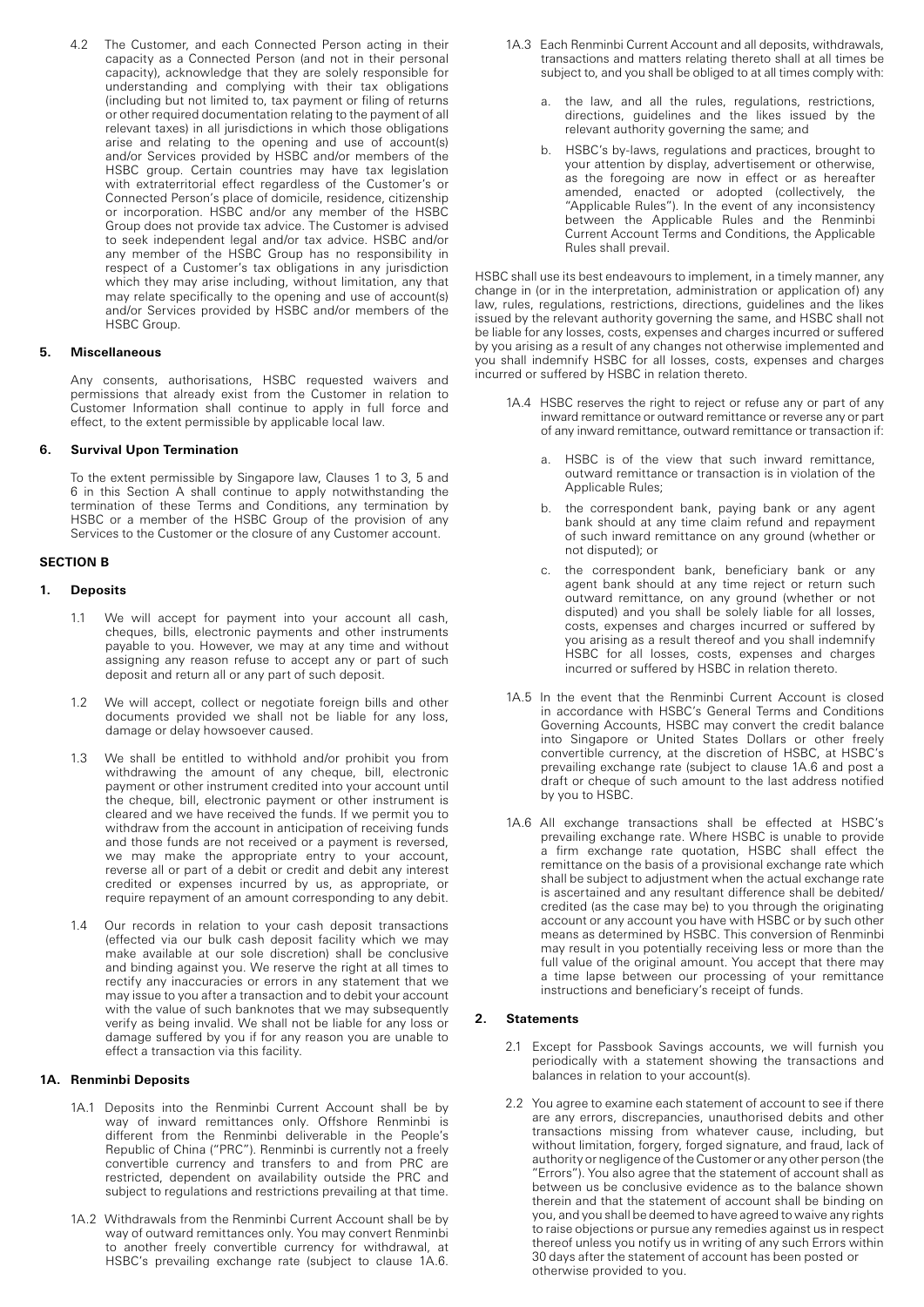2.3 If any statement is returned undelivered, we may not send you any further statement until you update your mailing address with us.

#### **3. Time Deposits**

- 3.1 You will receive an Advice of Time Deposit for each time deposit placed with us. The Advice of Time Deposit is only evidence of the deposit and not a document of title.
- 3.2 We will pay you interest on the time deposit on the maturity date or as otherwise agreed and at the rate indicated on the Advice of Time Deposit.
- 3.3 You may withdraw a time deposit before the maturity date only with our consent and on such terms as we may impose.
- 3.4 Unless you have otherwise instructed, your time deposit together with the accrued interest will be automatically renewed on the maturity date, for a like term at our rate prevailing at the time of renewal.
- 3.5 When a time deposit matures on a day that is not a Business Day, the maturity date of the time deposit shall instead fall on the next succeeding Business Day and simple interest will continue to accrue daily.

#### **4. Passbook savings accounts**

- 4.1 You can make deposits to or withdrawals from your savings account on production of your passbook at our counters during banking hours or by automated procedure implemented by us. You may not make any entries in the passbook. Passbooks should be presented as and when required by us for any interest or unposted items to be entered. Passbooks are not transferable or assignable and cannot be pledged as security.
- 4.2 You shall examine your passbook after each transaction and, in the case of withdrawals at the counter, before leaving the counter, to ensure that an appropriate entry has been made.
- 4.3 The amount shown in the balance column of your passbook is not conclusive of the amount you have in your account at any time unless we have expressly verified it to be so.
- 4.4 Any payment made by us to a person producing the passbook and a withdrawal form purporting to be signed and/or sealed or stamped as authorised by you shall have the same effect as if made to you personally and will absolve us from all liabilities to you or to any other party.
- 4.5 Passbooks should be kept in a secure place under lock and key. You shall promptly inform us in writing if your passbook (or seal/stamp used for operating the account) is lost, stolen or destroyed. We will not be responsible for any payment made or any loss or damage incurred or suffered by you prior to receiving such written notice. We may issue a substitute passbook to you on such terms as we may impose.

# **5. Cheque**s

- 5.1 Cheque books should be kept safe at all times and when not in use, kept under lock and key so as to be inaccessible to unauthorised persons.
- 5.2 For Singapore Dollar current accounts, cheques should be drawn in Singapore dollars. For foreign currency current accounts, cheques should be drawn in the relevant foreign currency.
- 5.3 When a signed cheque or cheque book is lost or stolen, you must immediately report such loss in writing to us.
- 5.4 All cheques must be written in non-erasable ink or ball-point pen in Chinese or English and signed in conformity with the specimen signature registered with us.
- 5.5 You undertake to exercise care when drawing cheques and agree that cheques will not be drawn by any means and/or in any manner which may enable a cheque to be altered or may facilitate fraud or forgery. You shall write the amount, both in words and figures in spaces provided on the cheque, as close to each other and to the left hand margin as possible so as to leave no space for insertions. The word "only" should be added after the amount stated in words. Only Arabic numerals should be used for figures.
- 5.6 When cheques are sent through the post or otherwise, the words "OR BEARER" should be deleted and the cheque crossed.
- 5.7 Any alteration on a cheque must be confirmed by the full signature of the drawer. You acknowledge that we will not be held responsible for losses arising from alterations which cannot be easily detected.
- 5.8 The Bank shall be entitled at its absolute discretion to dishonour any cheque bearing a signature different from the specimen signature(s) of the authorised signatory or signatories (as the case may be) or not signed in the authorised manner or not drawn in accordance with the signature requirements prevailing at the time of presentation.
- 5.9 Subject to our discretion not to issue a cheque book, once the cheques in your cheque book have been used up to a pre-set limit, a new cheque book will be issued and delivered to you by post at your most current address in our records. We assume no responsibility for any delay in or loss caused during delivery.
- 5.10 We shall not be liable for paying on altered and/or forged cheques where the alterations and/or forgery could not be easily detected or where the alteration and/or forgery is due to your act, omission, negligence or wilful default.
- 5.11 These conditions shall be in addition to those on the inside cover of the cheque book and other conditions in force (including but not limited to those set out in Clauses 21 (Clearing and/or Settlement) and 22 (Stamps, seals, similar markings disregarded) of this Section B.

#### **6. Stop payment orders**

- 6.1 You may only countermand payment of a cheque by giving written instructions (the authenticity of which we must be able to verify) to that effect and including complete and accurate details of the number of the cheque, the name of the payee, the account and the date of which and the amount for which the cheque has been drawn and we will only comply with the instructions in the event that all details accord strictly with those of the cheque presented and the cheque remains unpaid at the time the countermand instructions are recorded by us.
- 6.2 We will not be liable for any losses that you may incur in the event that we in our absolute discretion follow an instruction to countermand payment on a cheque that does not set out all the abovenamed details.
- 6.3 If you countermand payment of a cheque by means of an instruction which we cannot verify (including but not limiting to telephone or facsimile instructions), we shall not be obliged to take any action; however we may in our absolute discretion follow such instruction but without any liability should such instruction be incorrect, false or ambiguous.
- 6.4 These conditions shall be in addition to those on the inside cover of the cheque book.

## **7. Withdrawals**

- 7.1 You may withdraw from your account upon presentation of a withdrawal request in form and bearing a signature satisfactory to us or by any electronic procedure or other manner implemented by us provided there are sufficient funds or overdraft facilities available in your account to cover such withdrawal. Notwithstanding the foregoing, we shall not have any liability to pay any monies on your account if we conclude, in our sole discretion, that to do so would be in breach of domestic or foreign law.
- 7.2 We may make payment of any withdrawal from your account in foreign currency notes or in notes of a currency other than the one in which your account is maintained if we receive adequate notice and such notes are available.
- 7.3 We may at your request issue to you and on such terms as we may impose a cheque drawn by us on any bank in the country of the relevant foreign currency or telegraphic transfer to a bank selected by us the amounts withdrawn by you from your account.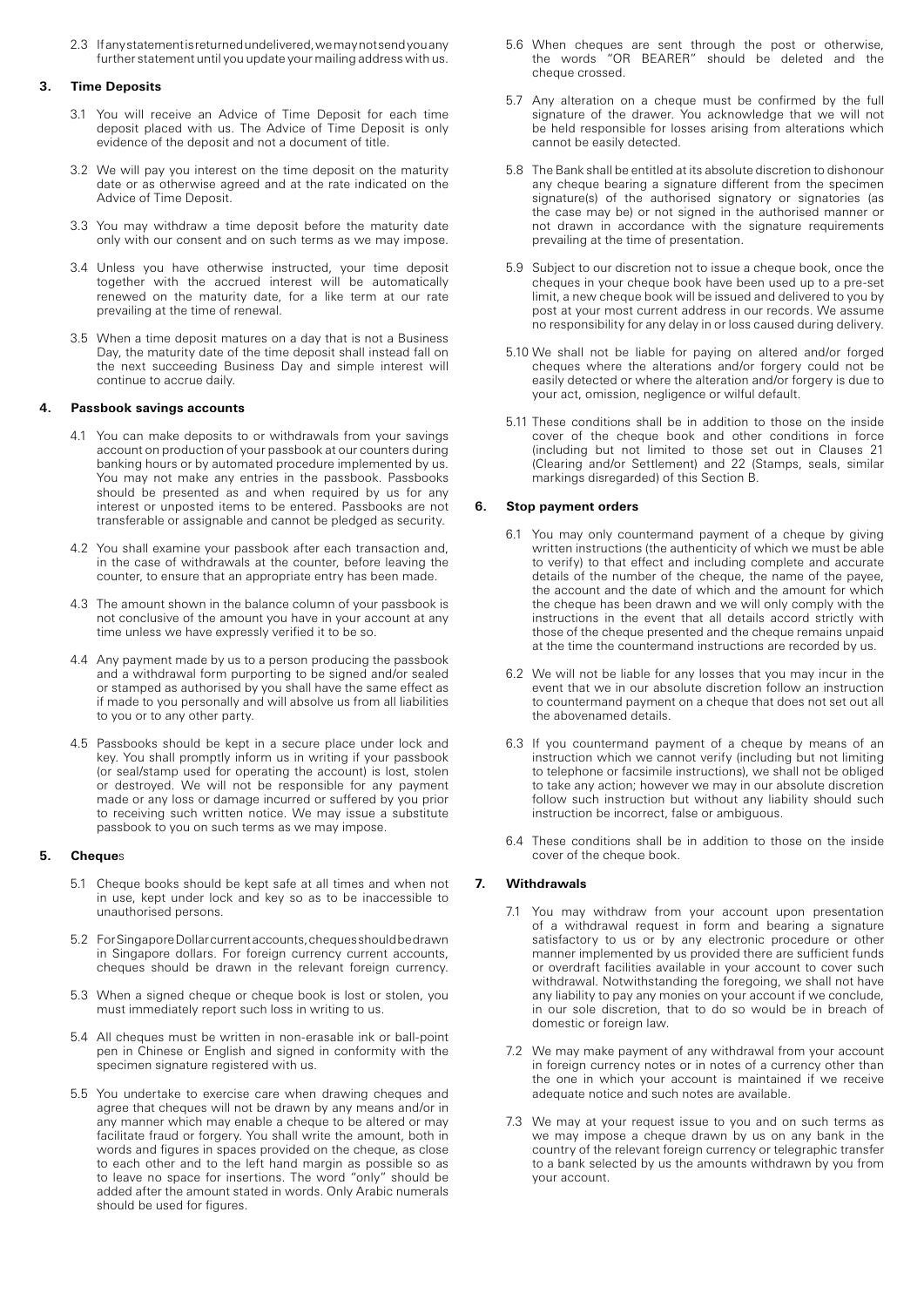# **8. Joint accounts**

- 8.1 If any account is opened in the names of two or more persons (hereinafter referred to as "a joint account" and the persons who opened the joint account are referred to as "joint account holders"), and unless we have received any instruction to the contrary in form and content satisfactory to us from all the joint account holders, we shall be entitled to:
	- a. debit such account with any cheque, bill or other instrument or transfer of money made, signed, drawn, accepted, endorsed or given by any of the joint account holders in connection with the joint account notwithstanding that any such debiting or carrying out of instructions may cause such account to be withdrawn or increase your overdraft limit; and
	- b. hold on the death of any one of the joint account holders any credit balance(s) to the order of the survivor(s) without prejudice to any right which we may have in respect of such balance(s) arising out of any lien, charge, pledge, set-off, counterclaim or otherwise, or to any step which we may deem desirable to take in view of any claim by any person other than the survivor(s).
- 8.2 Where any joint account holder goes into liquidation, judicial management, provisional supervision or reorganisation (by way of voluntary arrangement, scheme of arrangement or otherwise) or becomes insolvent, withdrawals from the account by that joint account holder and/or other authorised signatory(ies) shall not be permitted unless written authorisation of the liquidator, judicial manager, receiver, trustee in bankruptcy or other similar officer is obtained.
- 8.3 The joint account holders shall be jointly and severally liable to us for all liabilities and obligations incurred on the joint account.
- 8.4 The Terms and Conditions contained herein shall apply to each of the account holders of the joint account and the reference to "you" or "Customer" in the Terms and Conditions contained herein shall be read to mean each of the joint account holders. Unless we receive any instructions to the contrary in form and content satisfactory to us from all the joint account holders, we shall be entitled to honour any instruction provided by either joint account holder made through any Communication Channel (as defined in Clause 12 of this Section B. Where products or services are made available in respect of which transactions on a joint account may be effected, the acceptance by either joint account holder of the applicable terms and conditions relating to such products or services shall be binding on all joint account holders notwithstanding any mandate to the contrary.

# **9. Overdrafts**

- 9.1 You shall always keep your account in credit unless we have agreed to grant you an overdraft. If we pay a cheque, bill or other instrument because we choose to do so and as a result your account becomes overdrawn or exceeds the agreed overdraft limit, this will not mean we have agreed to grant you an overdraft or to increase the limit.
- 9.2 If your account is overdrawn or exceeds the agreed overdraft limit at any time, you shall immediately pay such amount overdrawn without demand together with any interest, commission and other charges.
- 9.3 The interest chargeable for overdrawing will be:
	- a. calculated on the amount overdrawn on a daily basis and at such rate(s) as determined by us from time to time; or
	- b. minimum amount prescribed by us from time to time whichever is the higher. Any unpaid interest shall be capitalised each month and added to the principal amount for the purpose of calculating subsequent interest.

## **10. Standing instructions**

We will accept standing instructions in writing for any account subject to our prevailing terms and conditions for such account. All standing instructions shall remain in effect, notwithstanding any change in the authorised signatories or their signatures, the authorised manner of signing or the signature requirement, unless they are specifically revoked or amended by the Customer in writing.

## **11. Interest**

We will pay or, if applicable, charge you interest at our prevailing interest rate calculated on the daily credit balance in your account provided such balance in your account exceeds the minimum sum prescribed from time to time for that account. Unless otherwise agreed with you, no interest shall be paid on the credit balance in your current account (which for the avoidance of doubt includes your Business Vantage account) but such credit balance may attract negative interest rate as we may advise you from time to time.

# **12. Oral, facsimile, electronic and other modes of instructions**

- subject to the Customer's execution of such other documents as we may require in connection therewith, agree to act on instructions given via facsimile, electronic mail or over the telephone or instructions received in such other mode(s) and/ or method(s) agreed with the Customer from time to time (each a "Communication Channel") and/or communicate or correspond with you through such Communication Channel relating to your account, any products and services provided by us or otherwise. We reserve the right not to avail or to terminate such arrangement with you at any time. 12.1 We may, on these Terms and Conditions prescribed herein and
- 12.2 We are entitled to rely upon and act in accordance with any instruction received from or purportedly sent by an authorised signatory through any Communication Channel, provided that, in our conclusive view, any such instruction is clear and unambiguous as to its terms. We may, before or after we act on any instruction received through a Communication Channel, require written confirmation of any such instructions. In such event, the word "CONFIRMATION" must be clearly marked on all confirmations you furnish to us. In the event that any confirmation sent to us is not so marked, any separate transaction effected by us based on such confirmation shall be binding on you.
- 12.3 We may refuse to act on any instruction received through a Communication Channel if we doubt the legality or the authenticity of any instruction which we received. If we refuse to act on any instruction received through a Communication Channel, we shall inform you that such instruction has not been acted upon. We are not bound to make any enquiry as to the accuracy of the information contained in any such instruction and are entitled to assume that any such instruction given by or purportedly given by an authorised signatory has been authorised by you.
- 12.4 To help improve the services provided to you, and in the interest of security, we may monitor and/or record any telephone calls between you and us. Any recording may be used as evidence.
- 12.5 You acknowledge the risks associated with each different Communication Channel and agree to accept such risks for the purposes of giving instructions through a Communication Channel or generally communicating or corresponding with us.
- 12.6 We shall not be liable for any failure or delay in acting on any instruction sent through a Communication Channel due to any breakdown of communication equipment or facilities for whatever reason, or for any delay or error in transmission for any reason beyond our control.
- **13.** Closing or suspension of accounts
	- 13.1 You may instruct us in writing to terminate any of your account(s). Termination will not take place until all transactions in your account have been completed. Upon termination you shall return all unused cheques and other items issued to you in relation to your account. We may levy an administrative charge if the account is closed within six (6) months of the date on which it is opened.
	- 13.2 We may at any time and without assigning any reason close any of your accounts whether such account is in debit or credit and upon closing of such account you shall return to us all unused cheques and other items issued to you in relation to that account.
	- 13.3 Upon termination or closure of any of your accounts, we are discharged from our liability to you with respect to that account by posting to you at the last address you have notified us in writing a draft or cheque in the currency of that account payable to your order in the amount of the then credit in that account.
	- 13.4 We may in certain circumstances, without assigning any reason whatsoever, with or without written notice to you,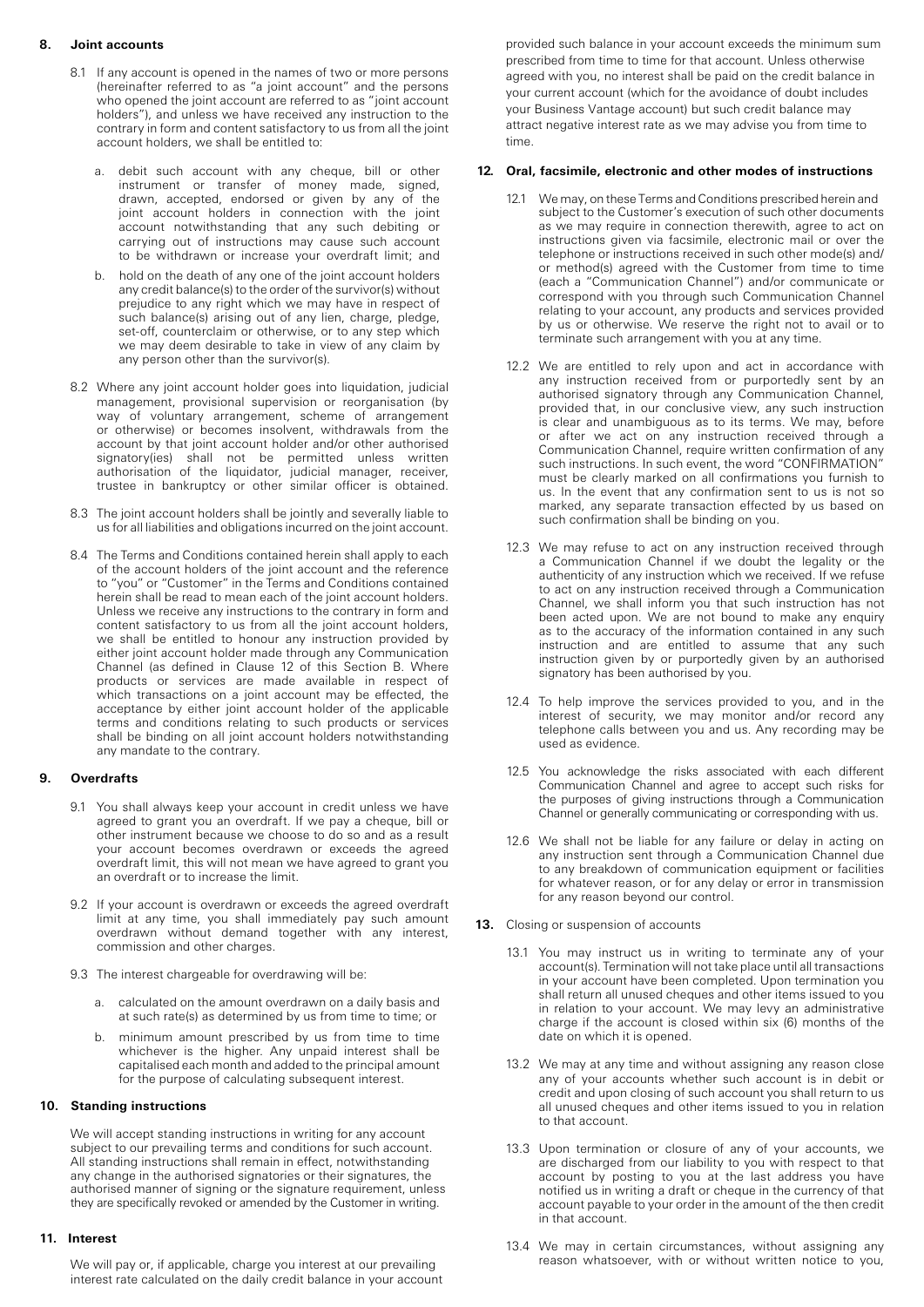suspend the account and/or the use of any or all of the products and services, as the case may be.

13.5 Upon closure or suspension of any of your accounts, we will cease all services in connection with the account.

## **14. Charges**

- 14.1 We reserve the right to impose or revise such fees and/ or other charges from time to time as we in our absolute discretion think fit and you shall pay us such fees, and/or other charges at our prevailing rates.
- 14.2 You shall pay us a charge, fee, tariff or other sums at our prevailing rates if the credit balance of your account falls below the Monthly Average Total Relationship Balance or such minimum sum prescribed by us from time to time for that account.
- 14.3 You may obtain from any of our branches in Singapore or from our website (www.hsbc.com.sg) our prevailing rates of charges, fees, tariffs or other sums levied by us and the minimum sum prescribed for any account.
- 14.4 We may debit your account or any other account(s) which you maintain with The Hongkong and Shanghai Banking Corporation Limited in Singapore or elsewhere for any charge, fee, tariff or other sums payable to us as well as any charges and expenses that we may incur as a result of your breach of any of the Terms and Conditions herein.

#### **15. Records**

- 15.1 All cheques (excluding cheques paid by us after presentation through the cheque truncation system ("CTS")) , bills and other instruments and documentation in relation to your account(s) may be destroyed after they are microfilmed or imaged.
- 15.2 If we have paid out on cheque(s) and/or other instruments issued or which appears to have been issued by you, after presentation through the CTS:
	- we are not obliged to return to you or the holder thereof the original of any such cheque or other instrument and it shall be sufficient that we issue to you the electronic image of such cheque or other instrument or a printed or electronic copy thereof;
	- you consent to the retention and storage of the original cheque or instrument by the relevant presenting banker as referred to in Section 90 of the BEA and/or the designated agent of such presenting banker and to the destruction of the original cheque or instrument upon the expiry of the period of time specified under the relevant bye-laws and/or regulations of the Singapore Clearing House Association ("SCHA") and
	- c. you consent to the retention and storage of the electronic data and/or image in respect of the original cheque or instrument arising from the CTS process in accordance with the relevant bye-laws and/or regulations of the SCHA and to the destruction of the aforesaid electronic data and/or image upon the expiry of the retention period so specified without us retaining a copy in any form or medium.

#### **16. Notification**

- 16.1 You warrant that all particulars given to us are to the best of your knowledge, accurate. You undertake to notify us of any changes to your particulars and/or address promptly and in writing. We shall be entitled to a reasonable period of time (of not less than seven (7) business days from the date of receipt of such notice) to process such notice of change. Until we complete our processing of the change(s) so notified, we are entitled to continue to send statements, notices and other communication to you based on our existing records.
- 16.2 You shall promptly notify us in writing of any change in the authorised signatories or their signatures, the authorised manner of signing or the signature requirements. Such notification must be accompanied by all necessary documents as may be required by us ("Supporting Documents"). We shall be entitled to a reasonable period of time (of not less than seven (7) business days from date of receipt of such notice) to process such notice of change if we are satisfied with the completeness and sufficiency of the Supporting Documents. Until we complete processing the change(s) so notified, you authorise us to continue to process all instruction(s) in accordance with the mandate given to us prior to the notice

of change. In the event the Supporting Documents are not satisfactory to us, we reserve the right not to process or to partially process your instruction(s) in accordance with the mandate given to us prior to the notice of change or we may suspend the operation of your account, to such extent as we consider appropriate.

- 16.3 Any notice or other communication given by you to us pursuant to these Terms and Conditions shall be confirmed in writing delivered personally or by prepaid letter to us (unless we agreed with you otherwise pursuant to Clause 12 (Oral, facsimile, electronic and other modes of instruction) of this Section B and shall be effective only on our receipt of such notice.
- 16.4 Subject to Clause 16.1 of this Section B, we may send any notice or statement to you by post or by hand to the last address you have notified us in writing.
- 16.5 Proof of posting or transmission of any notice or statement to you shall be deemed to be proof of receipt of the notice or statement by you at the time when the notice or statement would in the ordinary course be delivered or transmitted notwithstanding the fact that the same may not be actually received by you.

#### **17. Indemnity, default interest and currency conversion**

- 17.1 You shall keep us indemnified at all times against, and save us harmless from loss which may be brought against, suffered, paid or incurred by us in resolving any dispute relating to your account(s) or in enforcing our rights under or in connection with the Terms and Conditions contained herein, or which may have arisen either directly or indirectly under, out of or in connection with us providing the services, performing our obligations hereunder or accepting instructions (whether in writing delivered personally or by prepaid letter to us or through any Communication Channel), received from or purportedly given by the Customer, and acting or failing to act thereon or in connection with any breach of any warranty given by, or obligation of, the Customer under these Terms and Conditions. Such indemnity shall continue notwithstanding the termination of any (and every) account. All such indemnified amounts may be debited from any account.
- 17.2 You will also indemnify us as collecting banker for any loss we may incur by guaranteeing any endorsement or discharges on a cheque, bill or other instrument presented for collection and such guarantee as given by us shall be deemed to have been given in every case at your expressed request.
- 17.3 In addition to Clause 17.1 of this Section B, you shall indemnify us fully against any loss which we may incur or suffer as a result of our collection on your behalf of, or purchase, discounting or negotiating of, any cheques (including but not limited to United States Treasury cheques), bills or other **instruments**

Without prejudice to our rights under these Terms and Conditions, we shall be entitled to reverse your account with cheques, bills or instruments collected or purchased by us which are subsequently reversed by the clearing bank or returned unpaid and/or set-off any of your accounts with us (whether in Singapore or elsewhere) with the amount claimed under this indemnity. Notwithstanding that the proceeds of the cheque or electronic payments have been collected, this indemnity shall be applicable for as long as the time period of claim under foreign law subsists and in the event the correspondent paying bank, financial institution or any agent should at any time claim refund or repayment of such amount on any ground (whether or not disputed), including without limitation the ground that the cheque, bill or instrument was void, invalid or fraudulently issued, and you shall not object to our exercising our rights herein for reasons of lapse of time, estoppel or otherwise.

- 17.4 If any sum due and payable by you is not paid on the due date, including without limitation any moneys claimed under this Clause 17 of this Section B, you shall be liable to pay interest on such unpaid sum at such rate or rates as we may from time to time stipulate from the date payment is due up to the time of payment as well after as before judgment.
- 17.5 You agree that we shall be entitled to convert one currency into another at our own rate of exchange then prevailing for any circumstances whatsoever, including without limitation the following: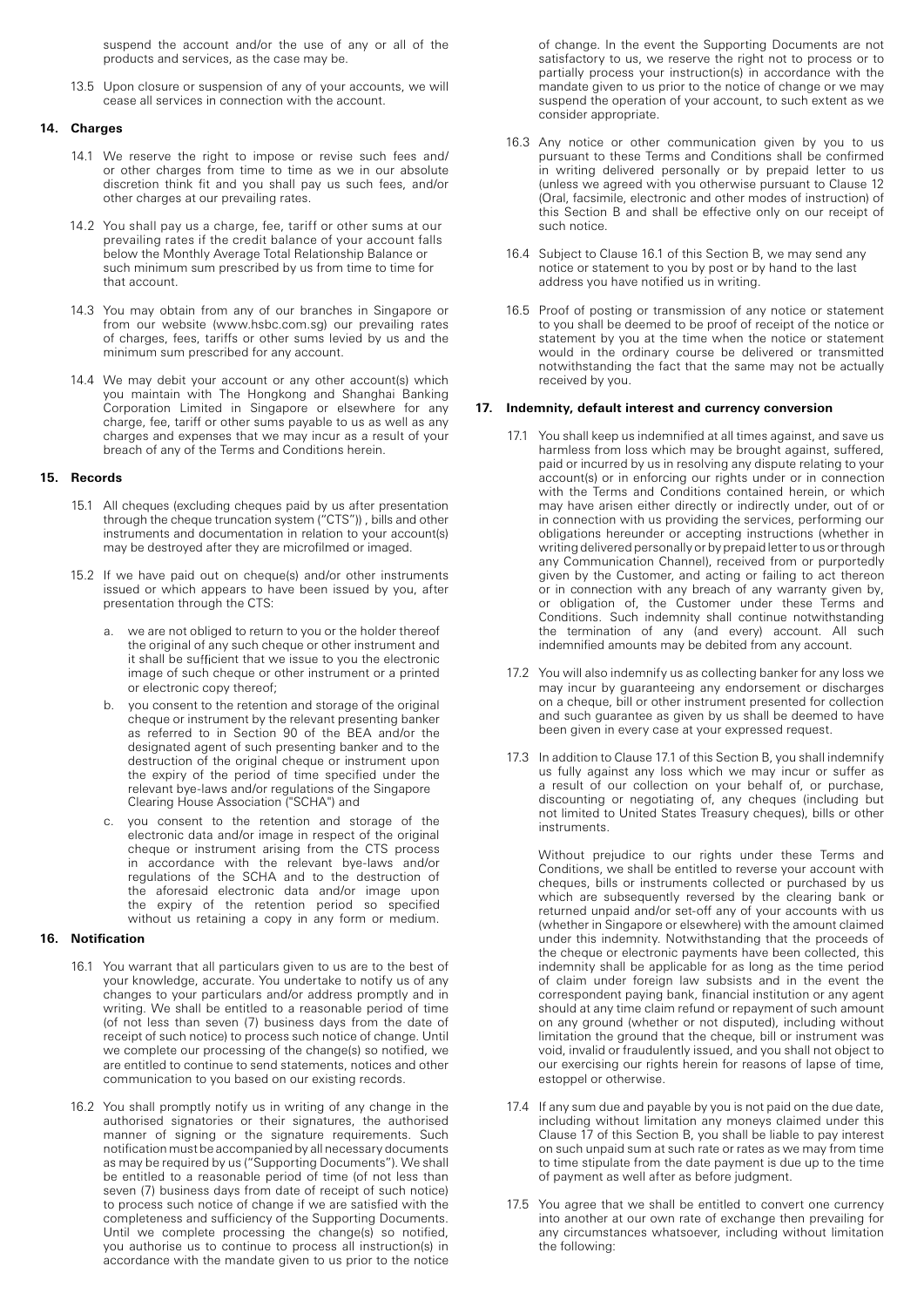- a. conversion of any amount in any account standing to your credit or any amount due from us to you to any other currency for purposes of carrying out any instructions, crediting of any account or enforcing our rights under these Terms and Conditions; or
- conversion of any sum received by us (whether for credit into any account or in payment of any sum due to us) in any currency into the currency of the account or the currency in which payment is to be made, as the case may be.

All losses, costs and risks resulting from such conversion shall be borne by the Customer.

17.6 Where the Bank is unable to provide a firm exchange rate quotation when carrying out your remittance instructions, the Bank shall effect the remittance on the basis of a provisional exchange rate. This provisional exchange rate may be adjusted when the actual exchange rate is ascertained and any resultant difference shall be debited/credited (as the case may be) to your originating account or any account you have with the Bank or by such means determined by the Bank. You accept that there may be a time lapse between our processing of your remittance instructions and the beneficiary's receipt of the funds.

# **18. Exclusion of liability**

- 18.1 We are not liable for any diminution in the value of deposit due to taxes or depreciation or for the unavailability of such deposit on maturity due to restrictions on convertibility, requisitions, involuntary transfers, distraints of any character, exercise of governmental or military powers, wars, strikes or other causes beyond our control.
- 18.2 We shall not be liable for paying on altered and/or forged cheques and any such loss arising from or in connection with the paying on altered and or forged cheques where alteration and/or forgery could not be easily detected or where the alteration and/or forgery is due to the act, omission, negligence, fraud or wilful default of the Customer, its employees or agents or third parties.
- 18.3 If the currency's country of origin restricts availability, credit or transfers of such deposit, we will have no obligation to pay to you the funds in the account, whether by way of draft or cash, in the relevant currency or any other currency.
- 18.4 We are not liable for any loss caused by (i) any natural event (such as flood, storm or earthquake), war, civil disturbance or act or terrorism, industrial action, Act of God, action of a government or governmental agency, change of law or regulation (or change in the interpretation of law or regulation), power or equipment failure or interruption, interruption, failure or delay to any instructions caused by a third party or anything else beyond our reasonable control; or (ii) our exercise of any of our rights herein.
- 18.5 In addition to the exclusion of our liability for specific circumstances as provided herein, we shall, generally, not be liable for any loss other than such loss (excluding at all times indirect loss, consequential loss, punitive loss, incidental loss and loss representing loss of business or profit or data) which arise as a direct result of our gross negligence or wilful misconduct. Notwithstanding anything in this clause, we do not purport to exclude liability for personal injury or death.

## **19. Right of set-off**

19.1 In addition to any agreed lien, we are entitled without any notice to you to settle your indebtedness to us whether such liabilities be actual or contingent, primary or collateral and several or joint (including without limitation your liability arising from any indemnity given herein) on one account by transferring moneys from the credit balance of another account notwithstanding that the balances of such other account and the liabilities may not be expressed in the same currency. Our right will not be affected by your bankruptcy, death or winding-up. Further we are also entitled without our notice to you to sell any of your securities or properties held by us on deposit or otherwise by way of public or private sale without any judicial proceedings whatsoever and retain from proceeds derived therefrom the total amount remaining unpaid, including all costs, charges and expenses incidental to such sale. You will be responsible to us for any deficiency whatsoever and howsoever arising and will immediately on demand pay us the amount of any such deficiency.

- 19.2 Without prejudice to the generality of Clause 19.1 of this Section B, you authorise us to without notice or liability, combine or consolidate the outstanding balance on your account with any other account which you maintain with the Bank in Singapore or elsewhere and set-off or transfer any monies standing to the credit of such accounts towards satisfaction of the your liability to us in Singapore or elsewhere. Our right shall be notwithstanding that the balance in such other account is in a currency different from the sum demanded or held at a branch in a different jurisdiction. For such purpose we shall be entitled to convert the balance into the required currency at our then prevailing rate of exchange.
- 19.3 You hereby authorise us to debit your account in respect of any payment(s), which in our opinion, has been paid into the account by mistake on our part or other parties.
- 19.4 Where we are unable to carry out Financial Crime Risks Management Activity prior to funds being received into your account and we thereafter have reasonable grounds to believe that funds have been received into your account in breach of any Laws and/or relevant HSBC Group procedures, you agree to repay an amount equivalent to the aggregate of the funds received into your account and any interest paid in respect of such funds (together, the "Relevant Sum"). To this end, we may (and without limiting any of our rights in these Terms and Conditions) reverse or debit the Relevant Sum from your account, even if this results in your account being overdrawn.

#### **20. Amendment and waiver of conditions**

- 20.1 We are entitled at any time to make further and additional terms, conditions, rules or regulations (hereinafter called "the additional terms") relating to any account and to amend the additional terms and the Terms and Conditions contained herein.
- 20.2 We will inform you of any additional terms and amendments by:
	- a. giving you notice of the same; or
	- b. exhibiting the same at any of our branches in Singapore; or
	- c. publishing the same in the press or in any media in Singapore; or
	- d. in such other manner we deem fit;

whereupon the additional terms, the amendments and the Terms and Conditions contained herein shall comprise the entire agreement between you and us and you shall be bound by the additional terms and amendments from the date on which they are expressed to take effect, whether or not the relevant notice has been seen or received (as the case may be) by you. If you do not accept such additional terms and amendments, you may terminate the relevant account in accordance with Clause 13 (Closing or suspension of accounts) of this Section B. If you continue to operate the said account at any time after we have given notice of such additional terms and amendments, you shall be deemed to have accepted and agreed to such changes without reservation.

- 20.3 We may waive compliance with any of the additional terms and the Terms and Conditions contained herein but any such waiver shall be without prejudice to our rights including the right to enforce compliance of any such term or condition at any future date.
- 20.4 In the event of conflict or inconsistency between the Terms and Conditions contained herein and the additional terms, the additional terms shall prevail.
- 20.5 Any reference in the entire agreement to the Terms and Conditions contained herein shall where the context permits include any amendment thereof or any additional terms.
- 20.6 No failure or delay on our part in exercising any power, right or remedy under these terms and conditions shall operate as a waiver thereof, nor shall any single or partial exercise by us of any power, right or remedy preclude any other or further exercise thereof or the exercise of any other power, right or remedy.

#### **21. Payment, clearing and/or settlement**

21.1 In respect of all payment instructions, items and instruments that we process through any (i) clearing or settlement system or (ii) payment network (collectively "Payment Systems" and each a "Payment System"):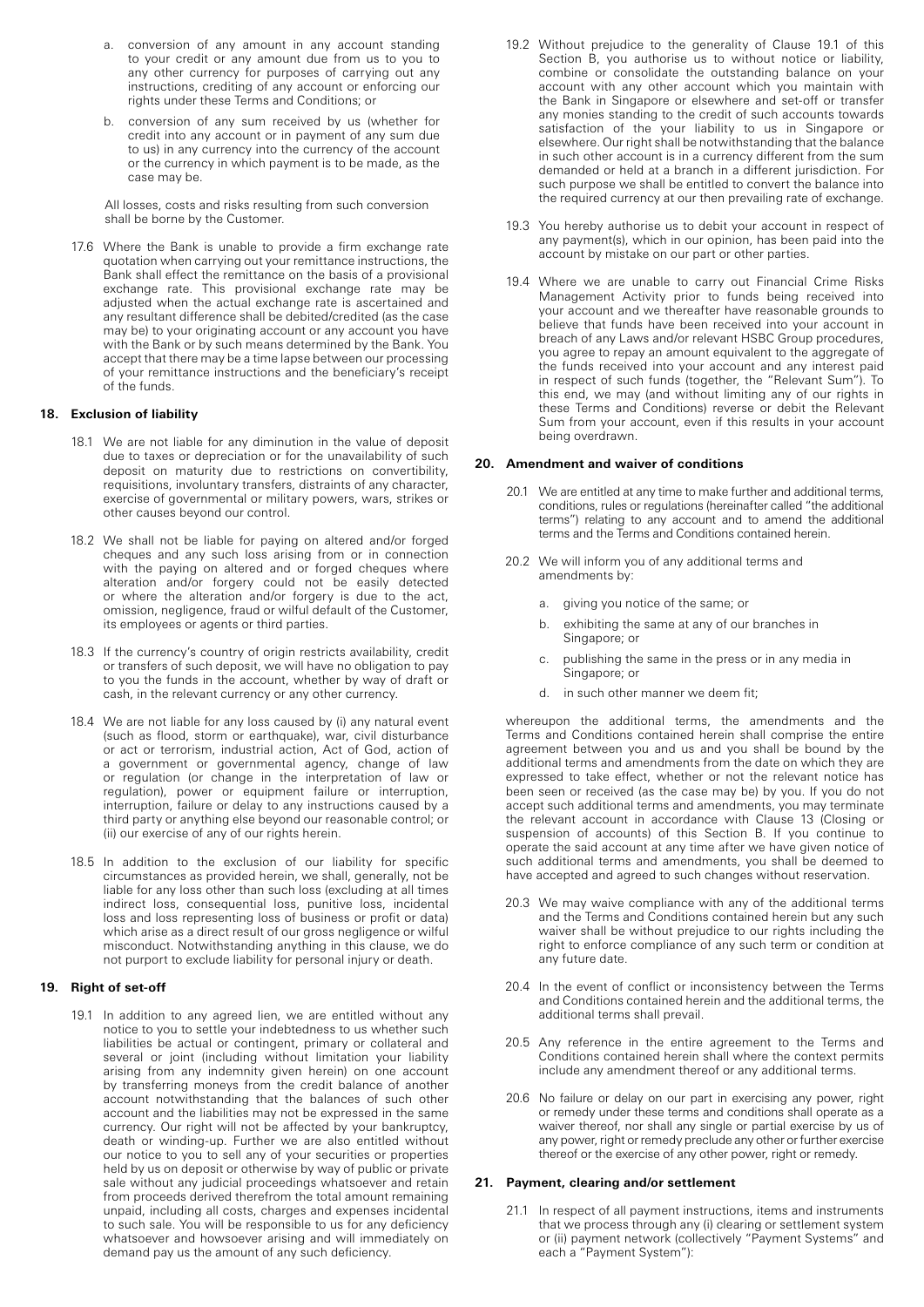- a. our rights, practices and liabilities are subject to the relevant laws, regulations, bye-laws regulating the relevant Payment System and/or agreements with the authorised operator of the relevant Payment System;
- b. we shall not be liable to you for any loss or damage arising from the acts or omissions of any person in relation to any Payment System unless the same arises as a direct result of our gross negligence or wilful misconduct; and
- c. you consent to our disclosing your information to the operators of the Payment System, our agents and such other persons having access to our records as may be required under any of the aforesaid laws, regulations, bye-laws and/or agreements.
- 21.2 Where any cheque or instrument which we present on your behalf is dishonoured for any reason, we are deemed to have returned the cheque or instrument when we issue the IRD of the cheque or instrument or a printed or electronic copy of it. Any such return shall be at your own risk and expense.
- 21.3 Without prejudice to our rights under Section 89 of the Bills of Exchange Act (Cap. 23) ("BEA") to make presentation by electronic means, we shall have at all times absolute discretion (without thereby incurring any liability to you) to determine whether to process through the CTS and/or any other clearing and/or settlement system as we think fit any payment instruction, items or instruments.
- 21.4 You must use the form of cheques, bills of exchange and/ or other instruments printed by us as we may specify from time to time. Where we do not provide any such printed form, you must ensure that the form of the bills of exchange and/or other instruments conforms with such specifications as we may stipulate from time to time. We shall not be obliged to process any of the same which does not meet with our specifications and/or printed form (if any) provided always that if we (at our absolute discretion) do so, we do so without any liability or responsibility on our part for any failure, delay or other eventuality arising from such nonconformity and you shall bear full liability and responsibility for any such processing.
- 21.5 We may dispatch any items and instruments processed through the CTS in any manner as we may consider appropriate and at your risk and expense. We shall not be liable to you (or any party claiming through you) for any loss of the same occurring after posting to you by pre-paid post or dispatched by any courier selected by us.
- 21.6 In respect of any items and instruments processed through the CTS, we shall not be obliged to replace or reissue to you any of the same regardless of whether the same has been defaced, torn, mutilated or otherwise damaged and/or misplaced, destroyed or otherwise lost by you.
- 21.7 Any reference in these Terms and Conditions to cheques and/or other instruments shall, where the context requires, include a reference to an IRD. IRD means any "image return document" as defined in the BEA.
- 21.8 Where you instruct us to carry out any payment instructions via telegraphic transfer on your behalf:
	- we reserve the right to effect the telegraphic transfer in a different place or through a different intermediary bank from that specified if operational circumstances so require; and
	- b. unless specified otherwise by you, the telegraphic transfer will be effected in the currency of the country in which payment is to be made.

## **22. Stamps, seals, and similar markings disregarded**

We shall be entitled to disregard the presence or absence of any company or personal stamp(s), seal(s) and/or similar marking(s) on:

- a. any cheque (including but not limited to a cheque which under Section 82 of the BEA or otherwise is not transferable) or other instrument (including but not limited to an instrument to which Section 86 of the BEA applies) drawn or purportedly drawn by you; and/or
- b. the image and/or relevant electronic payment information in respect of any such cheque or other instrument as aforesaid, notwithstanding any instructions or mandate from you to the contrary.

## **23. Deduction, withholding and tax**

- 23.1 If we are required to make any payment on account of tax or otherwise on or in relation to any amount paid, transferred or received, or payable, transferable or receivable pursuant to your account or any liability in respect of any such payment is asserted, imposed, levied or assessed against us, you shall promptly indemnify us on our demand against such payment or liability, together with any interest, penalty, costs or expenses payable or incurred therein. We may apply all or part of the balance standing to the credit of your account in or towards the discharge of any amount so payable to us.
- 23.2 You shall furnish us, as soon as reasonably practicable, with such documents and other information as we may reasonably require concerning the tax consequences of the accounts (including, without limitation, whether there may or will be any withholding of tax) or for the purpose of complying with tax laws.
- 23.3 You acknowledge that payments made by us under these Terms and Conditions may be made net of taxes and subject to deduction or withholding.
- 23.4 You shall continue to be bound by the provisions of this Clause 23 despite you ceasing to be a Customer or the termination of any account.
- 23.5 All sums payable by you to us shall be paid:
	- a. free of any restriction or condition;
	- b. free and clear of and without any deduction or withholding (except to the extent required by law) on account of any tax, levy or any other charge whatsoever (including but not limited to goods and services tax) present or future; and
	- c. without deduction or withholding (except to the extent required by law) on account of any other amount, whether by way of set-off, counterclaim or otherwise.
- 23.6 If any payment to be made by you to us under these Terms and Conditions is subject to deduction or withholding tax, the sum payable by you in respect of which such deduction or withholding is required to be made shall be increased to the extent necessary to ensure that, after the making of the required deduction or withholding, we receive on the due date and retains (free from any liability in respect of such deduction, withholding or payment) a net sum equal to what we would have received if no such deduction, withholding or payment been made or required to be made.

#### **24. Dormant account**

If there have not been any transactions on your account, other than transactions initiated by us, for a period of 365 days, your account will be treated by us as dormant. We will treat a dormant account differently and access to your account may be restricted. Additional identification checks may also be required.

#### **25. Application of other terms and conditions**

These Terms and Conditions shall govern our entire business relationship with you.

In the event any services or product provided by us is governed by any separate terms and conditions (copies of which are available at our branches and/or our webpage), those terms and conditions shall be read in conjunction with these Terms and Conditions. You are deemed to have read and agreed to those terms and conditions when you use such services and products, notwithstanding that your instructions to us to effect any transaction through such service or product is not made on any of our forms. In the event of any conflict or inconsistency between those terms and conditions and these Terms and Conditions in relation to the provision of the services and products, the following order of priority shall apply:

- a. Section A of these Terms and Conditions;
- b. the separate terms and conditions applicable to any services or products; and
- c. Section B of these Terms and Conditions.

## **26. Severability**

If any one or more of the additional terms or the Terms and Conditions contained herein shall be deemed invalid, unlawful or unenforceable in any respect under any applicable law, the validity, legality and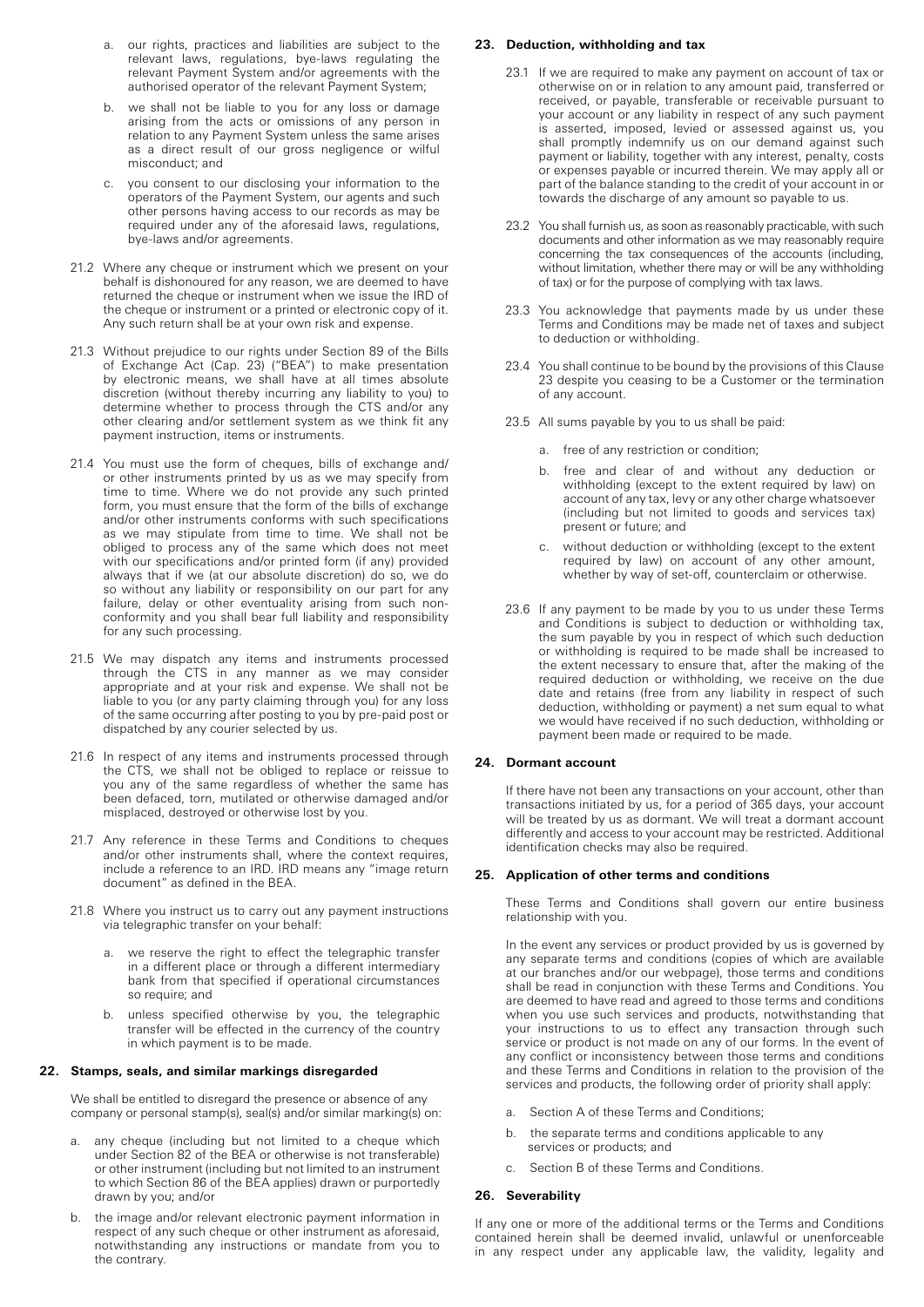enforceability of the remaining provisions of the additional terms and the Terms and Conditions contained herein shall not in any way be affected or impaired.

# **27. Assignment**

We may at any time transfer or assign all or any of our rights in relation to your account. We may also transfer or assign any of our obligations in relation to your account but only to a person or entity we consider reasonably capable of performing them. References to us in these terms and conditions would then be read as references to the person or entity to whom any relevant right or obligation were transferred or assigned. You may not transfer or assign any of your rights or obligations under these terms and conditions or in relation to your account. Without prejudice to the generality of the foregoing, no security interest may be granted over or in relation to your account.

# **28. Governing law and jurisdiction**

- 28.1 The Terms and Conditions contained herein, all deposits in whatever currency these deposits may be made, the repayment and/or the withdrawal of these deposits and the operation of the accounts (including any services or products offered in connection with the accounts) are governed by and subject to the laws of the Republic of Singapore.
- 28.2 You shall submit to the non-exclusive jurisdiction of the courts of Singapore and agree that service of legal process may be effected on you if sent by registered post to the last address you have notified us in writing.
- 28.3 We may proceed against you in the courts of any other country where jurisdiction may be established.

# **29. Lack of Capacity**

- 29.1 In the event that we receive written notice of your lack of capacity under the Mental Capacity Act (Cap 177A) (or such other equivalent, amendment or replacement legislation), we shall be entitled (but not obliged) to:
	- a. accept and execute instructions of any nature believed by us to be genuine and purporting to be signed, given or issued by your authorised agent (including without limitation, a donee of a lasting power of attorney granted by you); and
	- b. without assigning any reason whatsoever, with or without written notice to you, suspend, freeze, terminate or close the account or the use or availability of any or all of the products, services or other privileges provided under the account or otherwise, as the case may be.
- 29.2 You agree to ratify everything that your authorised agent (including without limitation, a donee of a lasting power of attorney granted by you) does on your behalf arising from or in connection with the account and/or our provision of the services, performance of our obligations hereunder or acceptance of instructions received from or purportedly given by the authorised agent.
- 29.3 Without prejudice to any provisions relating to indemnities in these Terms and Conditions, you shall keep us indemnified at all times against, and save us harmless from, all loss which may be brought against or suffered, paid, incurred by us directly or indirectly under, out of or in connection with the account and/or our provision of the services, performance of our obligations hereunder or acceptance of instructions received from or purportedly given by the authorised agent, and acting or failing to act thereon or in connection with any breach of any warranty given by, or obligation of, you. Such indemnity shall continue notwithstanding the termination of any (and every) account. All such indemnified amounts may be debited from any account.

# **30. Contracts (Rights of Third Parties) Act, Cap 53B**

It is not intended that any provision in these Terms and Conditions should be enforceable by virtue of the Contracts (Rights of Third Parties) Act, by any person who is not a party to these Terms and Conditions save for members of the HSBC Group. The consent of the members of HSBC Group is not required to rescind, amend or vary any of these Terms and Conditions.

# **31. Sole proprietorships and partnership**

31.1 If the Customer is a sole proprietorship or a partnership or

## other unincorporated body of persons:

- a. we are authorised to honour and to comply with all cheques, promissory notes and other orders drawn, and all bills accepted on behalf and in the name of the firm in question, whether the account is in credit or overdrawn, to comply with all directions given for or in connection with the account on behalf of the firm, for which all partners or persons shall be jointly and severally liable if it is a partnership or an unincorporated body of persons, and to accept and act upon all receipts for monies deposited with or owing by us on the account in the name of the firm, provided that such cheques, promissory notes, orders, bills, directions or receipts are signed by the sole proprietor or all partners or by other authorised persons according to the signing arrangement as set out in the account opening form, as amended in accordance with (c) below;
- b. any securities or other property of or deposited in the name of the firm may be withdrawn and any monies may be borrowed from us in the name or on behalf of the firm, and may be secured in any manner upon any securities, monies or property of or deposited in the name of the firm by the sole proprietor or all partners or all persons or by other authorised persons according to the borrowing arrangement as set out in the account opening form, as amended in accordance with below and all partners will be jointly and severally responsible for the repayment of such monies with interest, costs, charges and expenses if it is a partnership; and
- c. the person(s) authorised for the purpose of (a) or (b) above and/or the signing/borrowing arrangement as set out in the account opening form may be amended and changed from time to time upon notice in writing to us (in such form as we have prescribed for such purpose) duly signed by the sole proprietor or, as the case may be, all the partners or all persons.
- 31.2 If the Customer is a partnership or other unincorporated body of persons:
	- a. the liability of all partners or persons comprised in the relevant body of persons shall be joint and several;
	- b. references to Customer shall be construed, as the context requires, to any or each of the partners or persons;
	- c. each of the partners or persons shall be bound even though any partner or person intended to be bound hereby is not;
	- d. we shall be entitled to deal separately with each partner or person on any matter, including the discharge of any liability to any extent, without affecting the liability of the others;
	- e. we shall be entitled to treat the partners or last partner, for the time being, of the firm as having the full power to carry on the business of the firm and to deal with its assets freely, and to treat the firm as not dissolved, notwithstanding any change in the constitution or name of the firm or the membership of the firm by death, bankruptcy, retirement, admission or otherwise or the occurrence of any event which, but for this provision, would dissolve the firm and so that the authority contained in Clause 31.1 of this Section B and this Clause 31.2 shall remain in force, notwithstanding the occurrence of any of the above events or any other circumstances, until such time as the authority shall be revoked in writing by any one of the partners or the legal personal representatives or trustees of any one of the partners;
	- f. the liability of all partners or persons comprised in the relevant body of persons shall continue notwithstanding any change or changes in the name of the firm or any change or changes in the membership of the firm by death, bankruptcy, retirement, introduction of partner(s) or person(s), change in the constitution of the firm or the occurrence of any event which save for this provision would dissolve the firm, and the Terms and Conditions herein shall continue to apply whether before or after such changes; and
	- g. the terms and agreement contained herein shall prevail over any contrary agreement between all partners, whether or not known to us.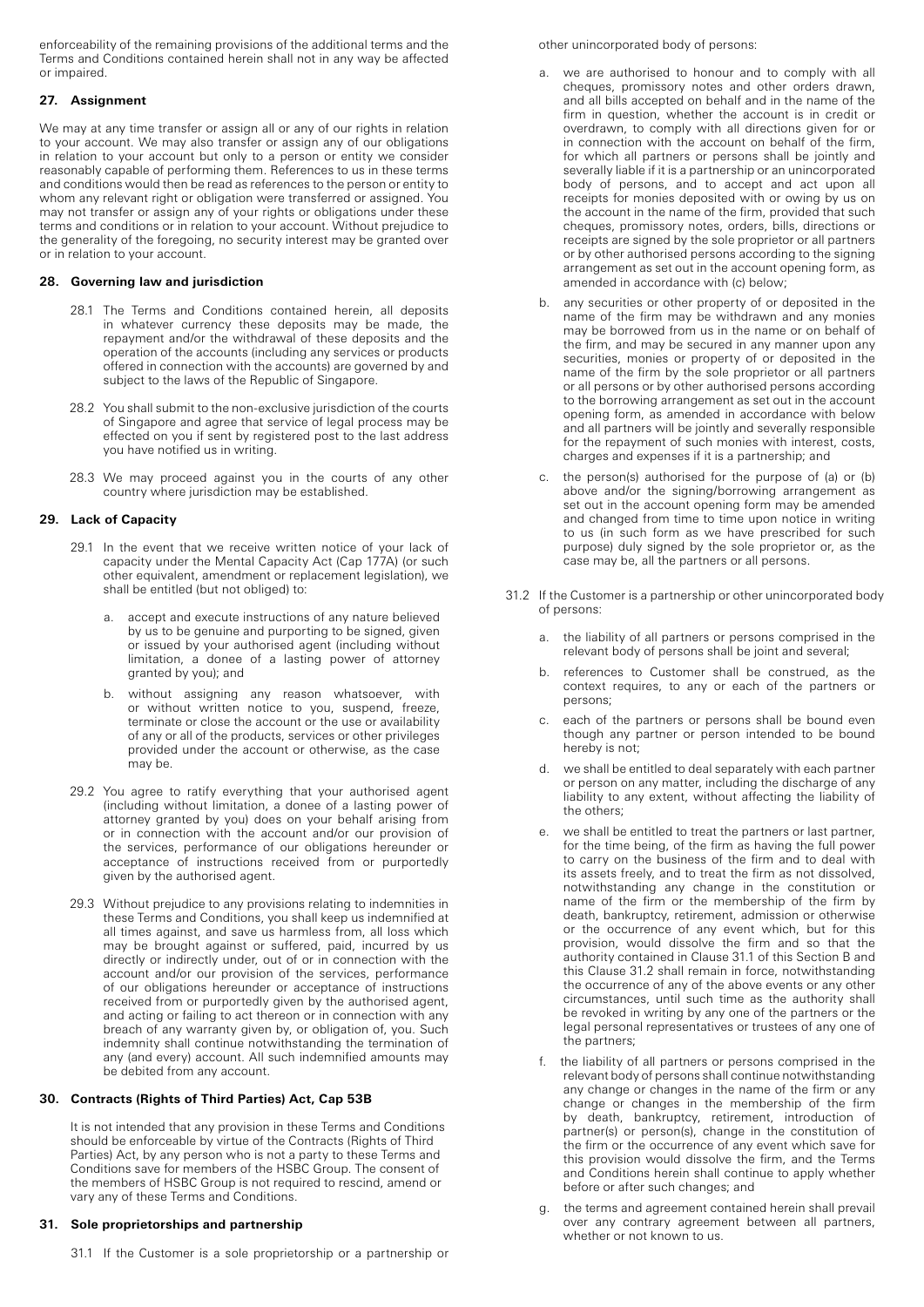- 31.3 If the Customer is a sole proprietorship which is owned by an individual:
	- a. the Customer is responsible for opting to receive transaction notifications and should provide a complete and accurate Singapore mobile phone number to the Bank in order to receive such notifications. The Bank shall not be liable in any way whatsoever to the Customer for any loss or damage in the event that such notification alert(s) is/are received by a third party or for any failure or delay in sending out such notification alert(s) due to any breakdown of communication equipment or facilities for whatever reason, or for any delay or error in transmission for any reason beyond the Bank's control.
	- b. the Customer will ensure that it does not disclose (whether voluntary or involuntary) to third parties or in a recognisable way of any password, code or other arrangement that may be required to authenticate any payment transaction or Customer (each an "Access Code") and shall avoid keeping a record of any Access Code in a way that allows any third party to easily misuse the Access Code or, if the Customer keeps a record of any Access Code, the Customer shall take all reasonable care and precaution to secure the record, including keeping the record (i) in a secure electronic or physical location accessible or known only to the Customer, and (ii) in a place where the record is unlikely to be found by a third party. Where the Customer nominates or authorises persons to use the Services provided by the Bank, the Customer shall inform and ensure compliance of all such users of security related instructions and/or advice provided by the Bank to the Customer and is fully liable for all transactions performed by such users regardless of whatever signing arrangement and limit stipulated on the Customer's account mandate.
	- c. the Customer shall monitor all account transactions (which shall include enabling transaction notification alerts on any device used to receive transaction notification alerts from the Bank) including without limitation any suspicious transactions, and shall notify the Bank immediately in writing of such loss or theft of cheques, cheque books, passbooks or any written record of any Access Code or of such disclosure or of suspicious transactions. The Customer shall report any unauthorised, erroneous or suspicious transaction to the Bank as soon as practicable, and provide within a reasonable time such relevant information as may requested by the Bank in relation to the same. Where the Customer is not able to report the unauthorised, erroneous or suspicious transaction to the Bank as soon as practicable, the Customer shall if the Bank so requests, provide the Bank with reasons for the delay in making the report. Where requested by the Bank to facilitate its claims investigation or resolution process regarding any unauthorised, erroneous or suspicious transaction, the Customer shall make and furnish a police report and/or provide such relevant information as may be requested by the Bank.
	- d. in the event of an unauthorised payment transaction, the Customer shall:
		- i. be liable for any amount exceeding SGD1,000, if the loss arises from any action or omission by any independent third party (excluding the Bank) and does not arise from any failure by the Customer to comply with Clause 31.3(a) to Clause 31.3(c) above;
		- ii. be liable for any amount, if the loss arises from any unauthorised payment transaction where, based on the Bank's investigation, the Customer's recklessness was the primary cause of the loss; and
		- iii. indemnify the Bank for all losses or damage howsoever caused by any unauthorised payment transaction where the Customer's recklessnes s was the primary cause of the loss and is expected to provide the Bank with information the Bank reasonably requires to determine whether the Customer was reckless. The Customer's recklessness shall include a situation where the Customer has deliberately not complied with Clause 31.3(a) to Clause 31.3(c) above.

## **32. Companies and Bearer Shares**

If the Customer or a shareholder (whether direct or indirect, legal or beneficial) of the Customer is a company incorporated in a country that permits issuance of bearer shares, the Customer confirms and warrants that neither it nor such shareholder has issued any bearer shares and further undertakes that neither it nor such shareholder will issue or convert any of its shares or such shareholder's shares (as the case may be) to bearer form without the prior written consent of the Bank.

## **33. Interpretation**

- 33.1 Unless the context otherwise requires, references in these Terms and Conditions to statutes and other legislation include reenactments and amendments thereof and include any subsidiary legislation made under any such statute or other legislation.
- 33.2 Unless the context otherwise requires, references in these Terms and Conditions to documents (howsoever called) include variations and replacements thereof and supplements thereto.
- 33.3 Unless the context otherwise requires, references in these Terms and Conditions to a person include any corporation, firm, partnership, society, association, trade union, institution, other business concern, statutory body, agency and/or other governmental authority (whether local or foreign).
- 33.4 Unless the context otherwise requires, in these Terms and Conditions, words importing the singular number include the plural number and vice versa and words importing the masculine gender include the feminine and neutral genders.
- 33.5 In these Terms and Conditions, Clause and other headings (if any) are inserted solely for ease of reference and shall not affect the interpretation of any provision herein.

#### **34. Deposit Insurance Scheme**

Singapore dollar deposits of non-bank depositors are insured by the Singapore Deposit Insurance Corporation, for up to S\$75,000 in aggregate per depositor per Scheme member by law. Foreign currency deposits, dual currency investments, structured deposits and other investment products are not insured.

## **35. PayNow Corporate**

35.1 Registration for PayNow Corporate service

- a. You must have a unique entity number ("UEN") issued by a UEN issuance agency appointed by the Government of Singapore to be eligible to link your UEN with an optional 3 character suffix ("Alias") to any one of your current account maintained with us
- b. You may register, and subsequently amend or deregister, your Alias to any of your current account via HSBCnet or such other mode we may offer by following the instructions set out therein.
- c. By registering your Alias, you further consent to:
	- our disclosing relevant Customer Information to the third party that operates the PayNow/PayNow Corporate service ("Database Operator") for its use, processing and archival and disclosure to its service providers for the purposes of providing, maintaining and enhancing the PayNow/PayNow Corporate service and related services; and
	- ii. the Database Operator disclosing the relevant Customer Information received from us to:
		- any financial institution who participate in the PayNow/PayNow Corporate service and their employees, service providers and agents; and
		- additionally, in respect of your name (which will be reflected as a nickname in PayNow Corporate), any other person that uses the PayNow/PayNow Corporate service, including customers of other financial institutions who use the PayNow/PayNow Corporate service for the purposes of and in connection with the PayNow/PayNow Corporate service.

for the purposes of and in connection with the PayNow/ PayNow Corporate service.

d. We may, at any time and at our sole discretion, suspend or cancel the provision of the PayNow Corporate service without notice where we consider it